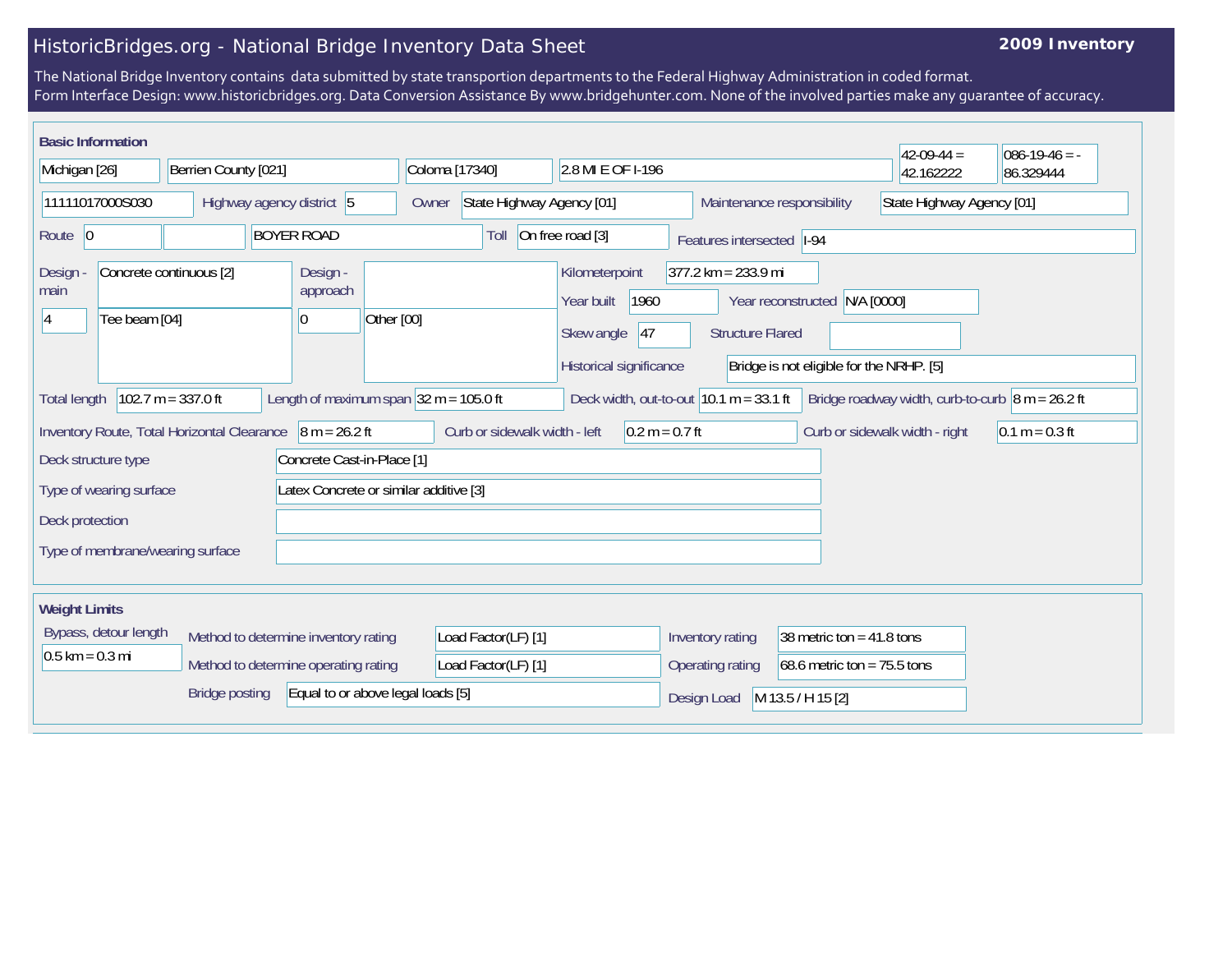| <b>Functional Details</b>                                                                                                                          |                                                 |                                                          |                                                       |  |  |  |  |
|----------------------------------------------------------------------------------------------------------------------------------------------------|-------------------------------------------------|----------------------------------------------------------|-------------------------------------------------------|--|--|--|--|
| Average daily truck traffi<br>Average Daily Traffic<br>150                                                                                         | %<br>Year                                       | Future average daily traffic                             | 150<br>Year                                           |  |  |  |  |
| Road classification<br>Local (Rural) [09]                                                                                                          | Lanes on structure 2                            |                                                          | Approach roadway width<br>$6.7 m = 22.0 ft$           |  |  |  |  |
| Type of service on bridge Highway [1]                                                                                                              | Direction of traffic 2 - way traffic [2]        |                                                          | Bridge median                                         |  |  |  |  |
| No parallel structure exists. [N]<br>Parallel structure designation                                                                                |                                                 |                                                          |                                                       |  |  |  |  |
| Highway, with or without ped Lanes under structure<br>Navigation control<br>Not applicable, no waterway. [N]<br>Type of service under bridge<br> 4 |                                                 |                                                          |                                                       |  |  |  |  |
| $0 = N/A$<br>Navigation vertical clearanc                                                                                                          |                                                 | Navigation horizontal clearance $ 0 = N/A $              |                                                       |  |  |  |  |
| Minimum navigation vertical clearance, vertical lift bridge $\vert$ 0 m = 0.0 ft                                                                   |                                                 | Minimum vertical clearance over bridge roadway           | $99.99 m = 328.1 ft$                                  |  |  |  |  |
| Minimum lateral underclearance reference feature Highway beneath structure [H]                                                                     |                                                 |                                                          |                                                       |  |  |  |  |
| Minimum lateral underclearance on right $3.4$ m = 11.2 ft                                                                                          |                                                 | Minimum lateral underclearance on left $8.4$ m = 27.6 ft |                                                       |  |  |  |  |
| Minimum vertical underclearance reference feature Highway beneath structure [H]<br>Minimum Vertical Underclearance 4.81 m = 15.8 ft                |                                                 |                                                          |                                                       |  |  |  |  |
| Appraisal ratings - underclearances Somewhat better than minimum adequacy to tolerate being left in place as is [5]                                |                                                 |                                                          |                                                       |  |  |  |  |
|                                                                                                                                                    |                                                 |                                                          |                                                       |  |  |  |  |
| <b>Repair and Replacement Plans</b>                                                                                                                |                                                 |                                                          |                                                       |  |  |  |  |
| Type of work to be performed                                                                                                                       | Work to be done by contract [1]<br>Work done by |                                                          |                                                       |  |  |  |  |
| Bridge deck replacement with only incidental<br>widening. [37]                                                                                     | Bridge improvement cost<br> 0                   | Roadway improvement cost                                 | $ 0\rangle$                                           |  |  |  |  |
|                                                                                                                                                    | Length of structure improvement                 | 102.7 m = $337.0$ ft                                     | Total project cost<br>$ 0\rangle$                     |  |  |  |  |
|                                                                                                                                                    | Year of improvement cost estimate               |                                                          |                                                       |  |  |  |  |
|                                                                                                                                                    | Border bridge - state                           |                                                          | Border bridge - percent responsibility of other state |  |  |  |  |
|                                                                                                                                                    | Border bridge - structure number                |                                                          |                                                       |  |  |  |  |